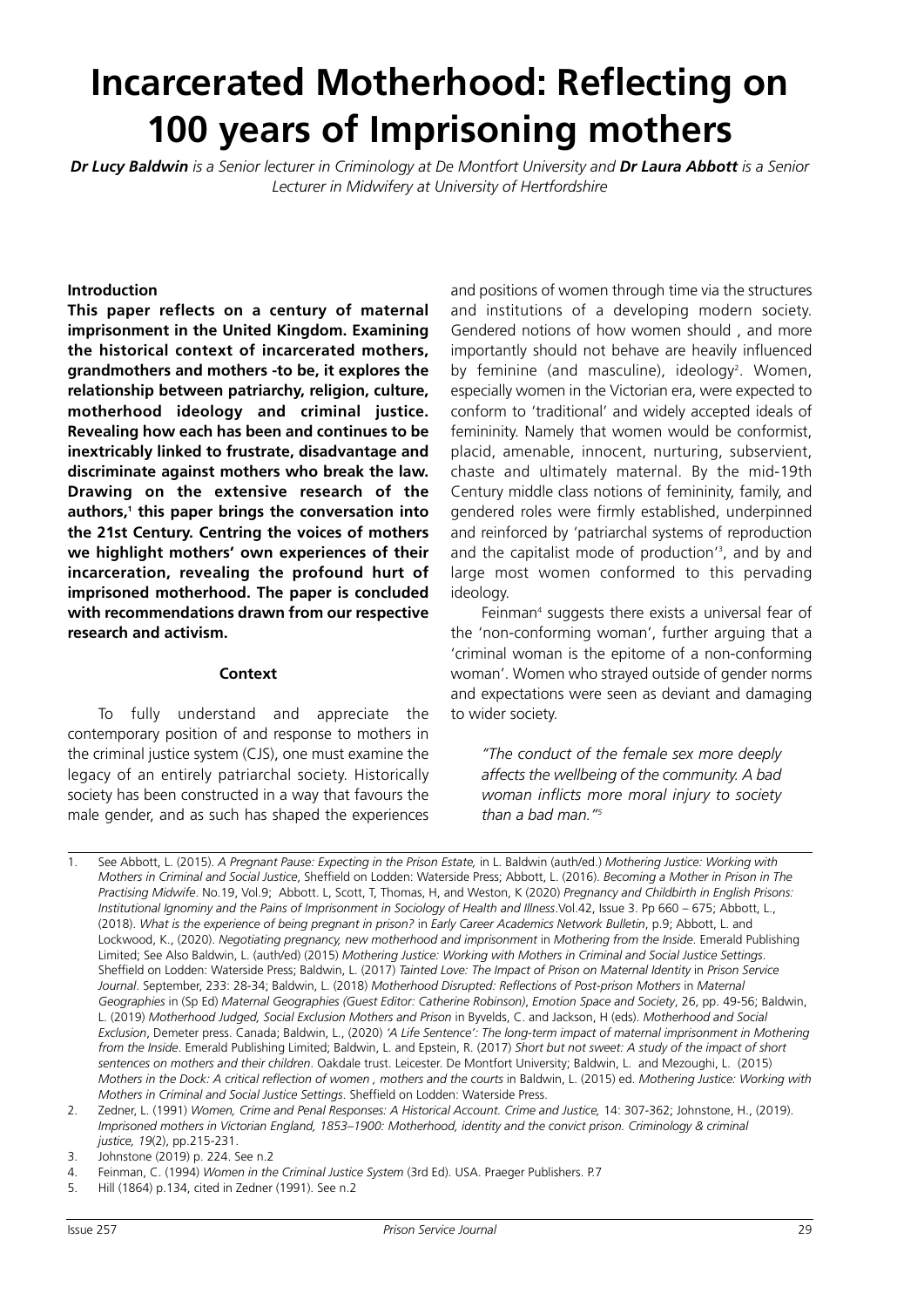Moreover, Johnstone, and Zedner, suggest should the deviant woman also be a mother the intersection between her gender and maternal role rendered her 'doubly deviant'. Through time immemorial, and as portrayed by mythology, philosophy and theology, the mother/child relationship has been presented as the most significant human relationship, later 'confirmed' by developments in psychology and psychoanalysis . As such the 'burden' of responsibility for the wellbeing, welfare and outcomes of children (ergo society) have historically been laid squarely at the feet of mothers. Thus ensuring that mothers were somehow seen as responsible for the moral health and wellbeing of society.

*'Female crime has a much worse effect on the morals of the young and is therefore of a more powerfully depraving character than crimes of men […] the influence and example of the mother are all powerful, and corruption if it be there, exists in the source and must taint the stream' 6 . .*

Following the abolition of the transportation of convicted criminals to the colonies in the 1850's, there followed an 'enforced period of reflection' with regard how to respond to the 'the problem of what to do

with female prisoners'. This was compounded by the view that as the 'weaker sex' women were inherently unsuitable for 'hard labour', the usual way of dealing with their male counterparts at the time. Early prison reformers like John Howard (The Howard League's namesake), and slightly later, Jeremy Bentham and Elizabeth Fry, were all heavily influenced by religion and/or rehabilitation by reform. Thus, whilst being committed to improving prison conditions and treating women prisoners more humanely, the combination of religious and gendered thinking influenced early penal reformers and the focus was on the 'saving of lost souls' and returning women to their 'feminine virtues' 7 . Furthermore, particularly in the early 20th Century

attention was focussed on female criminality and a biological perspective. Which Zedner<sup>8</sup> suggests was *'because in their role as mothers, they were identified as the biological source of crime and degeneracy'*. Ergo, women, especially mothers were seen as a major source of corruption and juvenile delinquency. Thus 'criminal mothers' were seen as a 'moral menace', judged more harshly than their male counterparts because they were acting far outside of not only their gender but also their maternal role.

This paper will explore the experiences of criminalised mothers and draw comparisons between historic descriptions of incarcerated motherhood and contemporary experiences. Revealing that the legacy of patriarchal and societal beliefs about mothers and

> motherhood persist, which then continues to bear some relationship to responses to criminalised mothers in contemporary society. Moreover, that whilst conditions for criminalised mothers have improved, as this paper will illustrate there is still some way to go.

# **Methodological background of the studies informing this paper.**

The evidence informing this paper is drawn from three studies. These studies are, the Doctoral research of both authors, and additionally a small

scale research study by Baldwin and Epstein from 2017<sup>9</sup>.

Baldwin's study<sup>10</sup>, 'Motherhood Challenged; A study exploring the persistent pains of maternal imprisonment' was a feminist, qualitative study drawing on twenty eight, one to one recorded and transcribed interviews with mothers and grandmothers who were between one year and forty six years post release, additionally drawing on 20 letters from 15 mothers and grandmothers who were incarcerated at their time of writing. The data collected was analysed thematically. Abbott's study<sup>11</sup>, 'The Incarcerated Pregnancy: An Ethnographic Study of Perinatal Women in English Prisons' involved ten months observing the

As such the

'burden' of

responsibility for the

wellbeing, welfare

and outcomes of

children (ergo

society) have

historically been laid

squarely at the feet of mothers.

<sup>6.</sup> Symons (1849) p.25, cited in Baldwin, L. (2021) *Motherhood Challenged: A matricentric feminist study exploring the persisting impact of maternal imprisonment on maternal identity and role* https://dora.dmu.ac.uk/handle/2086/20813

<sup>7.</sup> Barton, A. (2000) 'Wayward Girls and Wicked Women': Two Centuries of 'Semi-Penal' Control. Liverpool Law Review, 22(2-3), pp.157-171. 8. Zedner (1991) p.308. See n.2

<sup>9.</sup> Baldwin, L. and Epstein, R. (2017). See n.1

<sup>10.</sup> Baldwin, L. (2021). See n.6

<sup>11.</sup> Abbott, L. (2018) *The Incarcerated Pregnancy: An Ethnographic Study of Perinatal Women in English Prisons* https://uhra.herts.ac.uk/handle/2299/20283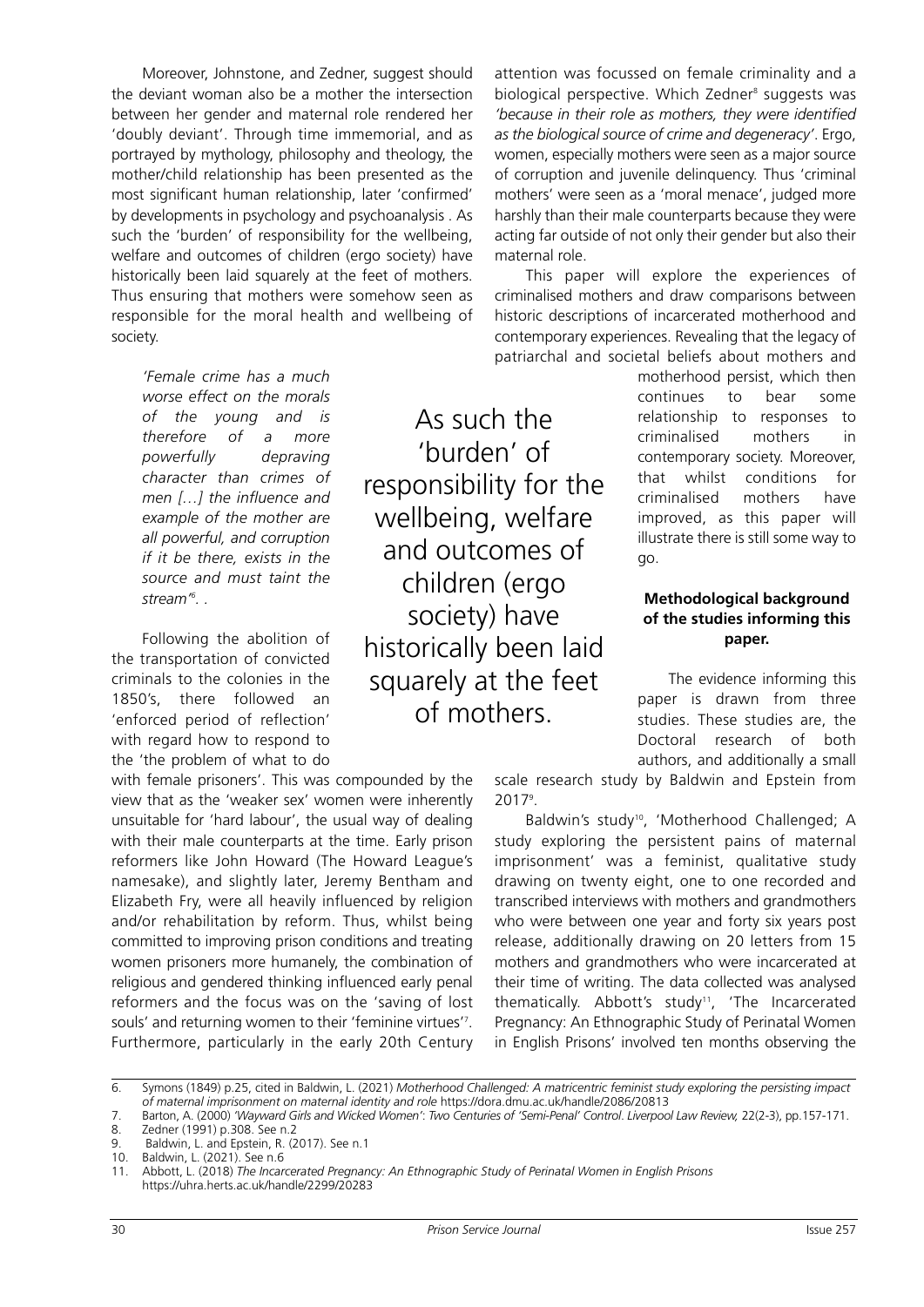prison environment. Twenty eight pregnant or postnatal mothers participated in recorded and transcribed interviews: Twenty-two mothers participated whilst incarcerated and six following release from prison. Five of the mothers who were still incarcerated agreed to follow-up interviews. Ten staff members consented to audio-recorded interviews, including six prison service staff and four health care personnel. The data was analysed thematically.

In Baldwin and Epstein work, 'Short but not Sweet: A study of the impact of short custodial sentences on mothers and their children', seventeen mothers participated via questionnaires and interviews. All of the mothers were post- release and were at least one year post- prison, again the data was analysed thematically.

Thus, this paper draws on the experiences of eighty eight mothers in total, all who had experienced

or were experiencing maternal imprisonment. All of the participants gave their informed consent and were accessed initially via targeted sampling (i.e. Women's centres and the Prison), and thereafter by snowball sampling. All research was appropriately approved and undertaken with the relevant permissions and ethical approval. 12

## **Historical Experiences of criminal mothers**

Women have long had an uneasy and unequal relationship with the law<sup>13</sup>. A whistle-stop tour of the relationship between women and the law reveals an established pattern of inequality. Historically women have occupied a significantly weaker position than men, not least initially being the 'possession' of her father, then her husband (hence the term to 'give away' in marriage). Women have been prevented by law from accessing divorce, ownership of property, access to education, equal pay and suffrage. Indeed women were denied sexual safety, even in marriage- up until 1994 a man could not be charged with the rape of his wife due to common law 'conjugal rights'.

Moreover, historically, mothers were denied the 'rights' to their children and even their own bodies. The Offences Against the Person Act (OAPA) (1861), made

Women have been prevented by law from accessing divorce, ownership of property, access to education, equal pay and suffrage.

it illegal and punishable by life imprisonment to either procure an abortion or as a mother to undergo an abortion under any circumstances. Many women either died or were imprisoned due to illegal abortions. The Life Preservation Act (1929) amended the original OAPA act to permit abortions but only in circumstances where the mothers life would be at 'imminent risk' if the pregnancy continued. It wasn't until the Abortion Act (1967), abortion became more widely available as a choice for women and women ceased to be criminalised for having an abortion (within the parameters of the law). However, then as now abortion is closely regulated and requires the signature of two Doctors to confirm a fixed set of criteria exist. As recently as 2015 a 23- year- old mother was imprisoned for using medication bought online to induce an abortion after the legally permitted limit (24 weeks) 14 .

When comparing the experiences of Victorian criminalised mothers with contemporary mothers' experiences, the similarities of experiences and pathways into offending are alarming. Johnstone, and Zedner<sup>15</sup>, observed that 'overwhelmingly' historical mothers were imprisoned for non-violent offences, and their offences were often related to poverty, mental ill health, substance misuse and prostitution. For the most part, in the absence of any positive

policies to the contrary imprisoned women and mothers 'were treated rather like difficult men' or 'lunatics' 16 . Again, with striking similarity to the present day, through the 19th and 20th centuries, mothers were most often serving short custodial sentences and their children and families were left to cope with very little, if any state support.

Early records of imprisoned motherhood experiences are lacking, particularly with reference to mothers own voices. However available records do reveal that mothers were sometimes permitted to bring babies into prison with them for up to two years with some flexibility if the mothers sentence were due to end shortly after the permitted period expired. Records do indicate that mothers did give birth in prison and sometimes their children were permitted to remain

<sup>12.</sup> The studies were approved respectively by De Montfort University faculty research ethic committee (FREC); University of Herts FREC and through NOMS and IRAS, and; Coventry University FREC. Furthermore Baldwin is a qualified social worker, Abbott a qualified midwife and as such both are additionally bound by professional codes of conduct and ethics.

<sup>13.</sup> Baldwin and Mezoughi (2015). See n.1

<sup>14.</sup> 'We Trust Women ' information about the campaign to decriminalise abortion in the UK https://wetrustwomen.org.uk/about-thecampaign/

<sup>15.</sup> Zedner (1991); Johnstone (2019). See n.2

<sup>16.</sup> Priestley, P. (2012) *Victorian prison lives*. Random House.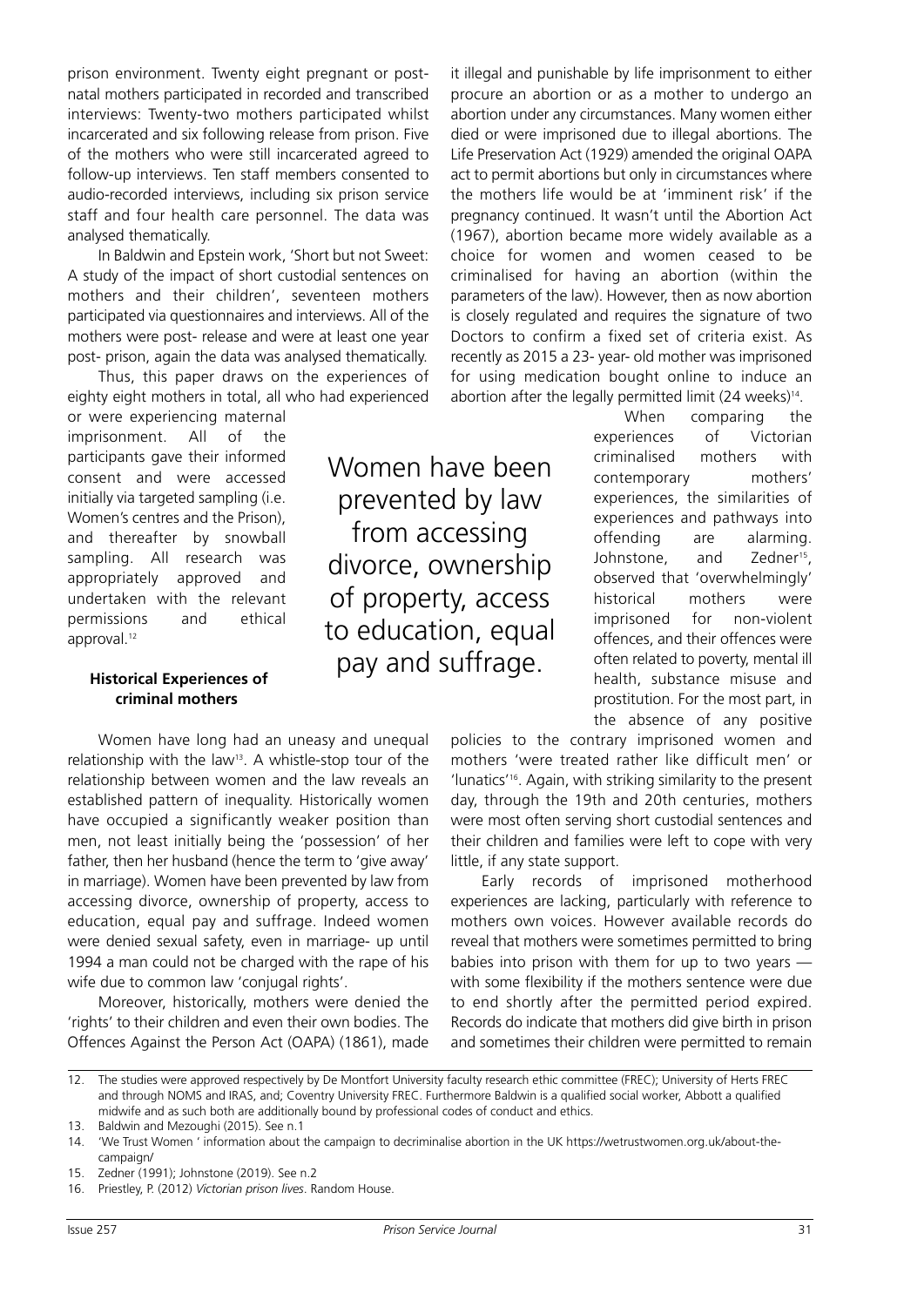with them, although many died either in childbirth or soon after. Prisons were reluctant to accept mothers with babies already born due to the additional cost of upkeep and as such mothers and non-nursing babies were often separated. Some courts at County level simply advised magistrates not to send pregnant mothers to prison. At the point of sentence children would be 'sent out' to family or the workhouse and would become the responsibility of the local Parish. A small number of older children would serve a longer sentence alongside their mothers, but records are scarce.

Most children of imprisoned mothers were likely find themselves in institutional care, and from that point onwards (from the perspective of the prison), a

Workhouse. Johnstone's paper details the experiences of several mothers, many whose children were subsequently adopted without their knowledge or

Post- release, many mothers were returned to the chaos of their pre prison lives and many had lost contact with their children. Mothers often remained on a pathway of offending, returning time and time again to prison. There is little evidence of direct support to imprisoned and post-prison mothers of the time. Thus, despite a desire to 'return women to their femininity ', paradoxically their role as mothers was not supported,

female prisoners' motherhood was essentially ignored. Family contact was difficult for imprisoned mothers in the Victorian era, with letters and visits affected greatly by geography (and the associated cost), and an established system of minimal and conditional contact (conditional concerning length of sentence and behaviour). Most of the mothers in prison were working class mothers whose relatives would already have been struggling financially to support their own families, as such most children of imprisoned mothers were sent to various establishments like 'Industrial Schools', Barnardo's, Waifs and Strays Society, or the

Most of the mothers in prison were working class mothers whose relatives would already have been struggling financially to support their own families

only condemned and instead, Johnstone suggests, 'women's efforts at mothering were rendered invisible'.

#### **Contemporary Experiences of mothers in prison**

Maternal imprisonment has only very recently garnered interest in the field of criminology, indeed Baldwin's 'Mothering Justice' 17 , was the first complete book to devote itself to exploring the experiences of mothers in the criminal justice system (and social justice system) in the UK. Since then however, there has been a significant increase in attention paid to the experiences of criminalised mothers and their children<sup>18</sup>

Contemporary thinking about motherhood remains centred around the 'feminine ideal' and is

> constructed around women's positions in wider society and the family.

Motherhood provides an additional layer of judgment and punishment in relation to criminalised women and remains influenced by middle class ideological and gendered thinking, in a not dissimilar way to the Victorian era mentioned above. As is vividly evidenced and illustrated by the case of R v Ursula Nevin [2011] 19 . Ursula herself did not take part in the 2011 Manchester riots, however her lodger did and passed on to Ursula a pair of shorts (value £10). Ursula, a mother of two children under five and with no previous convictions, was

charged and convicted of handling stolen goods. She was sentenced to five months in prison. In his summing up Judge Qualid Quereshi told Ursula that she had two children she was 'responsible for' and as such should have turned her flatmate in, telling her 'you are supposed to be a role model to your sons'. Ursula's sentence was later successfully appealed, and her sentence defined as 'wrong in principle', Ursula was released, and her sentence commuted to 75 hours community punishment, but not before she and her two young children were traumatised by their separation. One must raise the question, was Ursula

agreement.

<sup>18.</sup> See for example O'Malley, S. and Baldwin, L. (2019). *Mothering Interrupted: Mother-Child Separation via Incarceration in England and Ireland in Mothers without their children*. Demeter press; Booth, N., (2020) *Maternal Imprisonment and Family Life: From the Caregiver's Perspective*. Policy Press. Datesman; S. K., and Cales, G. L. (1983). *"I'm Still the Same Mommy": Maintaining the Mother/Child Relationship in Prison* in *The Prison Journal*, 63(2), 142-154; Easterling, B.A., Feldmeyer, B. and Presser, L. (2019) *Narrating mother identities from prison in Feminist Criminology*, 14 (5), pp.519-53;. Lockwood, K. (2020) *Mothering from the Inside*. Emerald Publishing Limited; Masson, I. (2019) *Incarcerating motherhood: The enduring harms of first short periods of imprisonment on mothers*. Routledge; Minson, S., (2020). *Maternal Sentencing and the Rights of the Child.* Palgrave Macmillan.

<sup>19.</sup> The case of Ursula Nevin as reported in the Guardian https://www.theguardian.com/uk/2011/aug/19/riots-mother-looted-shorts-freed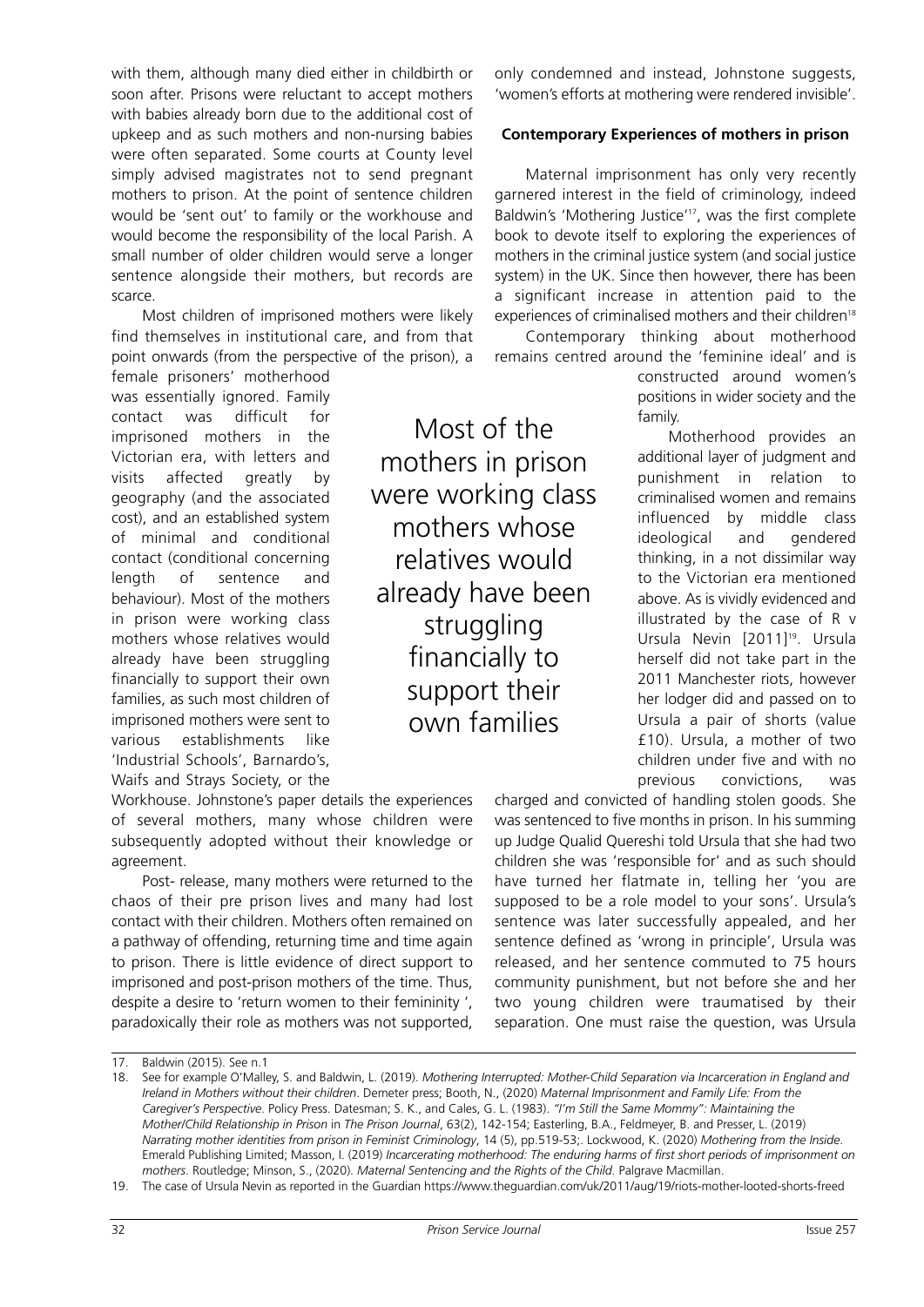originally sentenced due to the seriousness of her 'crime' or because she was judged to be a 'bad mother'?.

Corston, cites Baroness Hale, who highlighted the distinct and additional impact of imprisonment on mothers and the prevalence of gendered judgement.

*'Many women still define themselves and are defined by others by their role in the family. It is an important component in our sense of identity and self-esteem. To become a prisoner is almost by definition to become a bad mother'. 20*

Indeed, many if not most of the mothers across all

three studies referred to in this paper highlighted the additional layer of judgement that they experienced as mothers. Mothers felt they were consistently responded to and 'judged' more harshly both in court *and* in prison *because* they were mothers. In addition to the external judgement women experienced, they were also highly critical of themselves and their self-criticality intersected with their motherhood.

> *'I was a good mam, well I did my best… when I went to prison I felt like all that*

*was wiped out, I'd failed…Even worse because I'm a Nanna and a mam ... I'm meant to be respectable at my age…I just looked around when I first went in [prison] and thought that's it…I've let them all down' (Maggi). 21*

Baldwin, and Abbott evidenced the internal shame felt by the mothers, which was over and above the oft cited 'spoiled identity' of prisoners.

*'I'm tainted now aint I? Forever ... I'll always be that mum that to went jail. Every time I hear that song 'Tainted Love' … I think that's me that is' (Kady). (see footnote 1; 'Tainted Love')*

Abbott's, research describes how mothers would feel that the 'symbolic props' of prison such as

Mothers felt they were consistently responded to and 'judged' more harshly both in court and in prison because they were mothers.

handcuffs, chains and prison uniforms contributed to their shame, particularly when on 'escorted' appointments to ante- natal appointments. Sammy describes how she felt 'judged' and defensive when attending the hospital in handcuffs with uniformed officers.

*'You've got all the Mums and the Dads, husbands and wives and sitting there holding their precious little bump, and there I am walking in and they just looked at me like I was filth. And it's like, I've just made a mistake, I was stupid; I haven't hurt anybody, I'm a good Mum' (Sammy).*

> Given the rarity of female prisoner escapes, the low risk of harm of most women prisoners, alongside the motivation of most women to want to attend antenatal appointments, it is worth questioning why *all* mothers would ever have been routinely handcuffed for hospital appointments when it could be individually risk assessed. Thankfully this policy has now been revised (see footnote 32). Furthermore, given the nature of women's offending, Baldwin questions why most imprisoned women, ergo mothers, are subject to the additional

harshness of closed prisons at all<sup>22</sup>- which then restricts mothers abilities to engage, interact and maintain contact with their children. 'Rita' in Baldwin's, study questioned why 'most' women are held in closed conditions, raising the valid point that this hinders the positive and supportive relationships they are able to make, especially in relation to supporting their motherhood.

*We all bonded over motherhood [in open conditions] it felt lovely to be able to talk about our kids, it wasn't all we talked about, but it was mostly, it made us all feel 'normal'. […] we had nothing in common at all other than we were mothers. We probably wouldn't have spoken outside, yet in prison we walked in the grounds about three miles a day every day, just walking and talking. Closed*

<sup>20.</sup> Corston, J. (2007) The Corston Report: A review of women with particular vulnerabilities in the criminal justice system. p20

<sup>21.</sup> Quotes are taken from Baldwin, L. and Epstein, R. (2017) see n.1; Baldwin, L. (2021) see n.6, and Abbott, L. (2018) see n.11

<sup>22.</sup> Ten out of the twelve prisons in the female estate are closed prisons (despite over 80% of women being in prison for nonviolent offences)– which means they have additional levels and layers of security and a more restricted regime- particularly in relation to freedom of movement and physical contact with families during visits.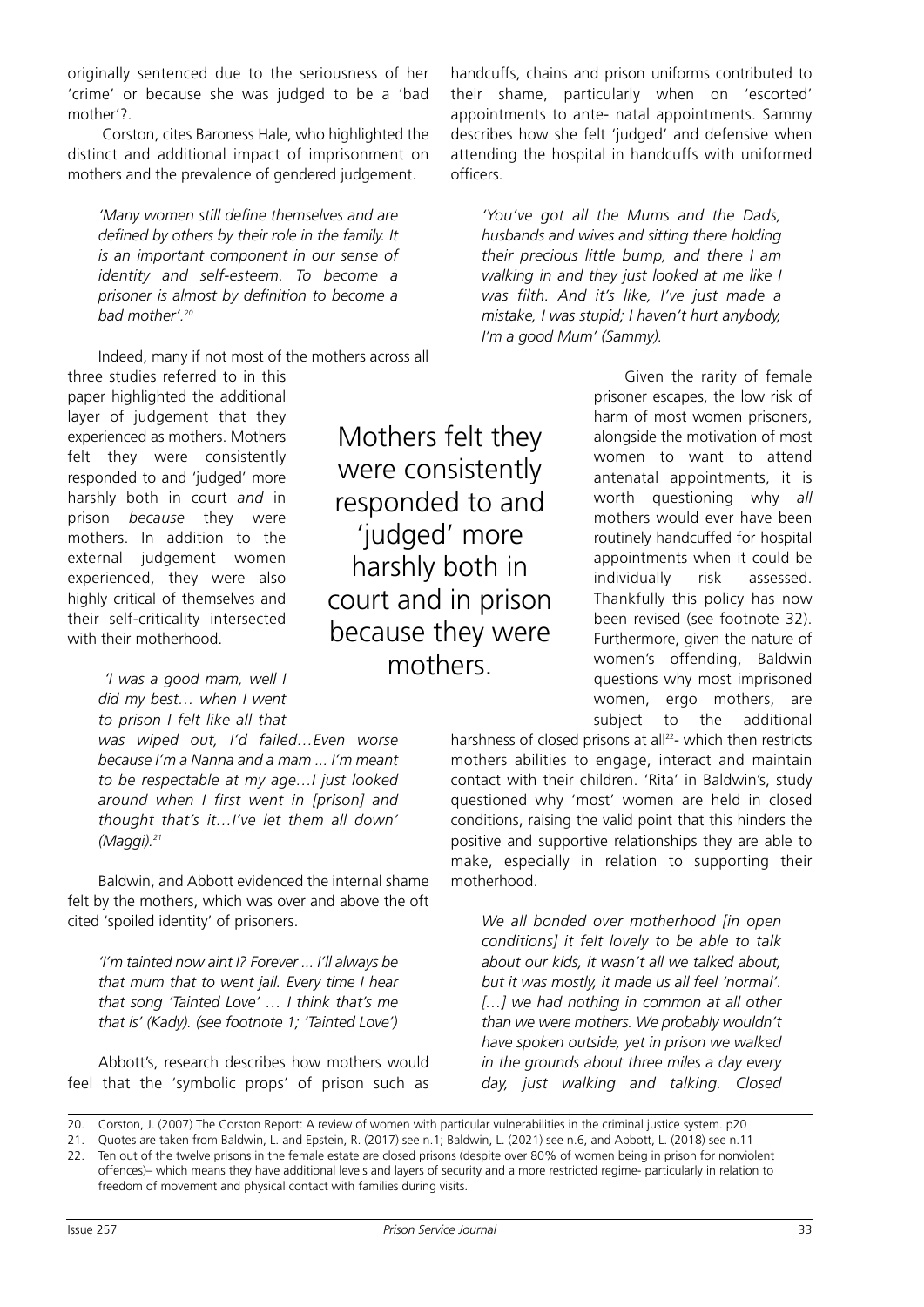*conditions you can't do that, it makes it harder … and for what for, for nothing … most women don't need to be in closed conditions … what were we going to do? Shoplift them or fraud them to death?' (Rita).*

As previously stated, astonishingly many women's pathways to prison continue to be influenced by structural failures to adequately meet or respond to the needs of women and their children. Yet as ever it is the mothers themselves to are punished for these 'failures' 23 . Mothers across all three studies revealed how debt and poverty remain relevant factors concerning women's' pathways into offending and subsequent imprisonment. In Baldwin and Abott's, studies, Debbie for example, was imprisoned for theft

after stealing nappies, baby bottles and food after her Universal credit was sanctioned and she had *'no money'*. Debbie, as is typical of so many incarcerated women, was struggling with a traumatic past, addiction and mental health issues. She described how mounting debts and loans and the feeling of *'not knowing how you will heat the house or even put the kettle on'*, compounded her depression and anxiety. However, like many women, Debbie's prison sentence merely compounded her 'problems' whilst simultaneously inflicting

trauma on her four children and causing her significant maternal pain.

Datesman and Cales described mothering from prison and being separated from children as a 'profound hurt'. Yet, many women in Baldwin and Abbotts studies' stated that they were reluctant to disclose their maternal pain and anguish because they feared the response of officers/prison staff, both in terms of additional judgement, but also they were fearful of being labelled as 'poor copers' and triggering unwelcome surveillance and attention- particularly with regards to their motherhood and mothering capabilities. Mothers in Baldwins' studies described feeling, 'surveilled', 'powerless', 'hopeless', 'scared',

'angry' and 'traumatised' in prison, but significantly also many years post- release. The impact of maternal imprisonment was felt far beyond the prison, on mothers themselves, their children and grandchildren and their wider families gates (the longest period post release in Baldwin's studies was 46 years). Many mothers described themselves and their relationships with their children as 'forever changed', something many mothers did not necessarily expect.

*I used to worry all the time when I was inside … Where was she? Who was she with? Was she safe? I kept myself going thinking: Not long now, then it will all be OK, and I can keep an eye on her properly ... But she doesn't tell me anything now … we don't have the same*

> *relationship as before. She got used to being without me I guess … I wasn't expecting that. (Shanice).*

Particularly salient in both of the authors' research, and echoing past research findings, was that for many of the imprisoned mothers there were often multiple missed opportunities for support, potentially of a nature that might have prevented their criminalisation in the first instance.

## **Pregnancy and Prison**

Bennett describes how the Duchess of Bedford — Adeline Russell, a prison reformer and philanthropist from 1919 — 1920, made several recommendations pertaining to prison pregnancy and maternity<sup>24</sup>. Russell led an enquiry into prison conditions and brought to light not only the poor accommodation, but the inadequate conditions for pregnant women and the lack of specially trained staff. In the recent Ministry of Justice (MOJ), review of operational policy on pregnancy and separation from children under two years<sup>25</sup>, shockingly many findings and questions raised, echo findings from the Russell review from 1919, particularly in relation to the lack of specialist staff and

Baldwins' studies described feeling, 'surveilled', 'powerless', 'hopeless', 'scared', 'angry' and 'traumatised' in prison.

Mothers in

<sup>23.</sup> Clarke, B. and Chadwick, K. (2018) From Troubled Women to Failing Institutions; The necessary narrative shift for the decarceration of women post Corston, in Moore, L, Scraton, P. Wahidin, A. (2018) Women's Imprisonment and the Case for abolition; Critical *Reflections of Corston ten years on*. Routledge

<sup>24.</sup> Bennett, R. (2017). Identifying & Advocating for Women's Health: The Duchess of Bedford's 1919 Committee of Enquiry into Medical *Care in Holloway Prison*. https://warwick.ac.uk/fac/arts/history/chm/research/current/prisoners/outputs/duchess\_of\_bedford.pdf

<sup>25.</sup> Ministry of Justice, (2020). Summary report of the review of PSI 49/2014 and operational policy on pregnancy and women separated *from children under 2 in prison*. Published 31 July 2020. Open Government Licence. https://assets.publishing.service.gov.uk/government/uploads/system/uploads/attachment\_data/file/905559/summary-report-of-reviewof-policy-on-mbu.pdf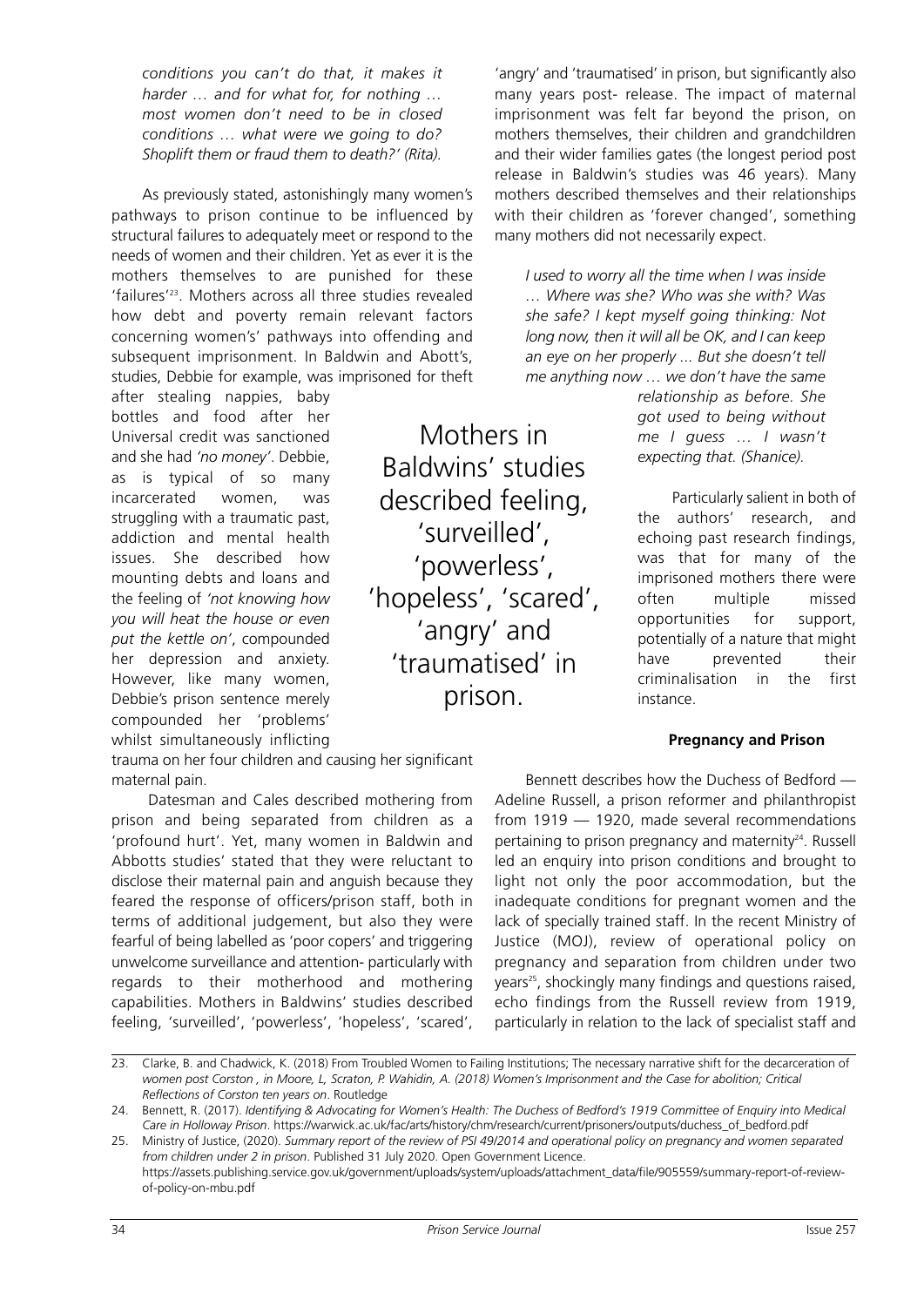the question of babies in prison. Thus, fundamental questions are still being asked as to whether it is appropriate to accommodate mothers and their babies in prison at all or whether alternative community based models such as the one practised by Trevi House<sup>26</sup> would be more fitting in most circumstancesparticularly when the nature of their mothers' offending is most often low level and low risk of harm.

Around 100 babies are born to mothers in prison annually<sup>27</sup>, although this is an estimate only as, until very recently formal data around pregnancy, miscarriage and births in prison was not formally or consistently collated. Although the recent afore mentioned MOJ review states an intention for this data to be collected in the future.

Most women are offered a routine pregnancy test

on reception into prison and subsequently many women only find out they are pregnant at this point. However, the recent death of a baby born in prison to a mother who did not know she was pregnant (she had refused the test believing she 'couldn't' be pregnant), highlights the need for more thought to be given to routine pregnancy testing in such a way that balances the rights and privacy of the mother with the overall safety and wellbeing of women in the care of the prison. In theory mothers are permitted to apply for an MBU space as soon as they enter prison, similarly mothers

with a baby living outside who is within the MBU permitted age range are also entitled to apply for an MBU space however mothers are not always informed of this<sup>28</sup>. Being pregnant in prison is a frightening, stressful and emotional experience. Mothers- to- be generally feel protective over their 'belly' and fearful of volatile situations which may lead to their baby becoming harmed.

*'I kept my hands on my belly all the time…it was instinct, like I was protecting her' (Kady).*

Mothers- to- be generally feel protective over their 'belly' and fearful of volatile situations which may lead to their baby becoming harmed.

Mothers' in Abbotts' research worried about not having enough food and the impact this would have on their unborn babies. Although there are clear directions about pregnant women receiving additional nutrition<sup>29</sup>, staff were often confused by the policy or inconsistent with their provisions. Women across all three projects, and reminiscent of Victorian times, described feeling 'hungry' as a pregnant prisoner and relying on of the 'kindness' of individual officers.

*'She's been to all of my scans so it's quite nice, so she saw me grow from like literally the first, so it would be nice (to have her attend birth) as I am really relaxed with her, so it would be nice to get her' (Susan)*

> However, reflecting the sad reality of their often complex needs and lives before prison, several mothers across all of the studies stated that by being in prison they were 'safer' and 'better provided for' than they might have been 'outside'.

*'My life was so chaotic I wouldn't have attended any appointments or had anyone care for me outside, ironically me and my baby were safer in there [prison], at least I was warm and not being battered' (Emma).*

Mothers across all three

studies, described having worries about theirs and their babies wellbeing alongside additional worries about whether or not they would secure a space on the mother and baby unit (MBU), or whether they would be separated from their new-born. Many mothers described the stress of *'not knowing'* if they would be separated from their child as particularly traumatic.

*''Throughout this battle, he's still here with me (strokes pregnant abdomen). But mentally I don't know how well I'll be able to cope when he's not there? I'll have no bump and*

<sup>26.</sup> Trevi House is a community based residential unit which can be used an alternative to custody- permitting mothers and children to reside together whilst the mothers receives targeted multi agency and specialist support- children are cared by their mothers with the support of relevant professionals where required, (weblink unavailable due to site update 24/10/20)

<sup>27.</sup> O'Keeffe, C and Dixon, L. (2015) *Enhancing Care for Childbearing women and their Babies in Prison* . Hallam Centre for Community Justice

<sup>28.</sup> Sikand, M. (2015). Lost Spaces: Is the current procedure for women prisoners to gain a place in a prison Mother and Baby Unit fair and *accessible?*. London: The Griffins Society.

<sup>29.</sup> See 32 also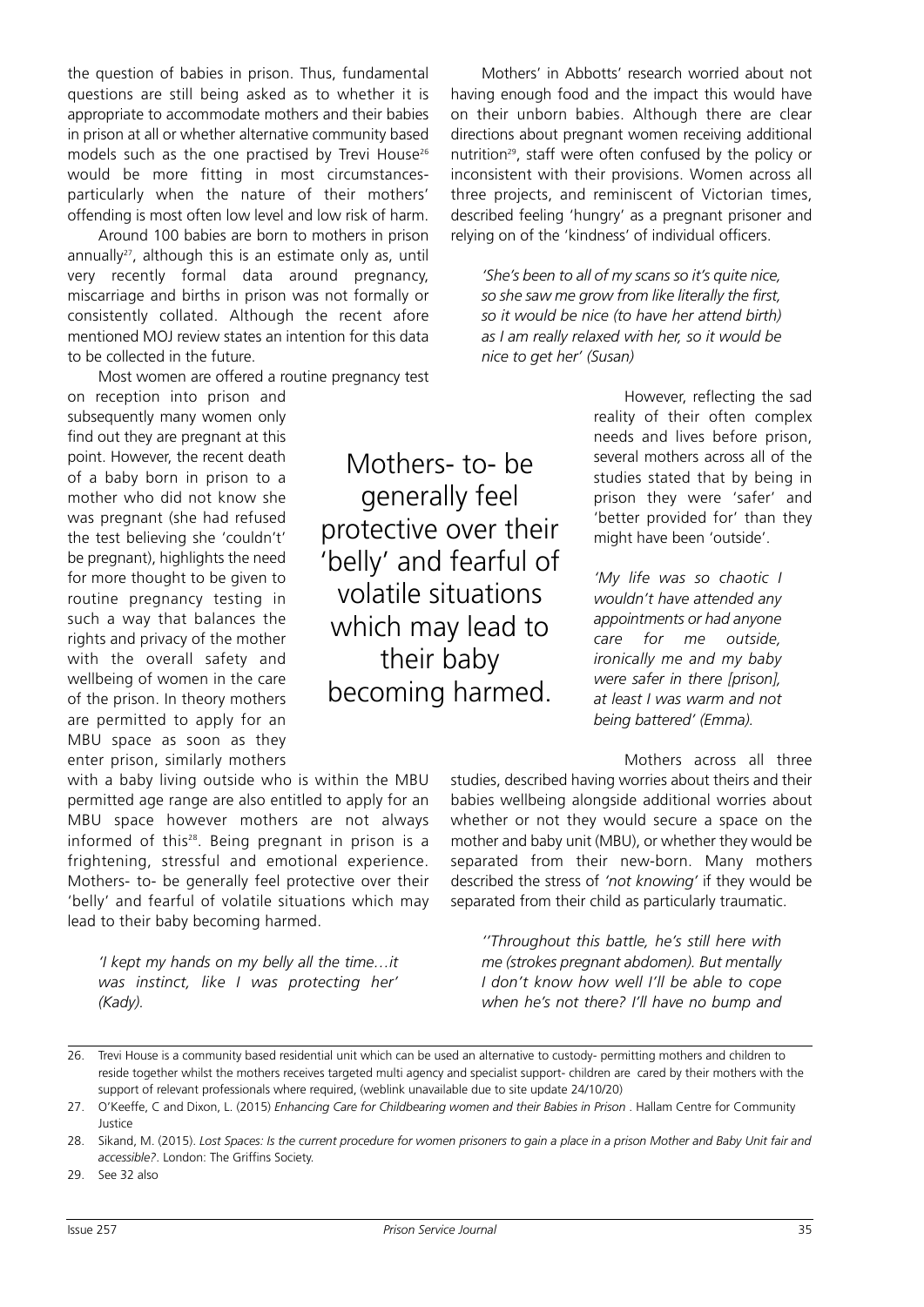*no baby. I don't know what I'm going to do' (Caroline).*

Imprisoned pregnant mothers worry about access to specialist healthcare and are especially fearful of labouring and giving birth alone in their cells.

*''I was literally terrified of going into labour at night on my own and I had nightmares about giving birth on my own my babies come quick they do, it's a really scary place to be pregnant you know''. (Tarian)*

Both Baldwin and Abbott spoke to mothers who had experienced labour and birth in their cells. Abbott describes how Layla, a second time mother, was 'not

listened to' by officers and prison staff despite repeatedly telling them she was in labour. Despite not being appropriately qualified, health care nurses 'told' Layla she was not in labour. Layla described feeling 'powerless', and obviously frightened, furthermore her ongoing trauma and distress remained evident to Abbott during her interview. Layla's baby was born breech in her mother's cell, a potentially dangerous, life threatening situation for both mother and baby.

## *'These (nurses) were not*

*even trained in that field whatsoever…telling me that I wasn't in labour, so I ended up having (baby) in my cell. The male nurse wasn't allowed to be in there, so I had one nurse that was telling me what I should and shouldn't be doing' (Layla).*

Layla goes on to describe how she did not know if she would be permitted a space on the MBU or whether she would be separated from her baby or not, or even whether she should breast feed her baby or not. The uncertainty for a new mother who had experienced a traumatic and dangerous birth only added to her pain. Mirroring previous research, mothers across all of the studies found waiting to hear if their application to the MBU had been successful or not, incredibly stressful. Mothers who 'knew' they would be separated from their babies at birth described their awful feelings of impending doom. Mothers described feeling desperate to bond *with their baby's whilst still in*

Mothers who 'knew' they would be separated from their babies at birth described their awful feelings of impending doom.

*utero, 'in the hope somehow he will remember I loved him'* (Helen). Mothers' in Abbotts' studies described *'putting off'* thinking about the point of separation until they *'had to',* fundamentally because it was just *'too hard'*. Others described how it was all they thought about.

*I'm anxious…I can't sleep at night, like I need to know now, I want to know. It's my baby. I want them to tell me if I'm allowed my baby or not' (Abi).*

Mothers' stress was compounded by how late in their pregnancies decisions about their MBU place was made. Indeed, Kady, in Baldwins studies did not find out about her space until after her baby was born and described how this felt.

> *'I went to hospital to give birth not knowing if I was coming back with my baby or not, I had my mum on standby …it was awful' (Kady).*

Tragically, over the last few years, and twice in the last year, babies have lost their lives when their mothers gave birth in prison<sup>30</sup>. The investigations are ongoing, and the full results are not yet publicly available, however certainly in the two

most recent deaths indications are that labouring mothers did not receive timely midwifery care and the babies were both stillborn in their mothers' cells. In 2020, 100 years from the Duchess of Bedford's review, we continue to find that babies are being stillborn inside prison cells. To continue to be providing evidence and commentary on these tragedies is disturbing.

## **Summary and Concluding Thoughts**

This paper has examined the experiences of criminalised mothers over the last century or so. It reveals how responses to mothers in the criminal justice system have historically been influenced by gendered ideology and patriarchally influenced structures and institutions in which women have been systematically disadvantaged and discriminated against. This paper has evidenced how the shaming and blaming of criminalised women is magnified when criminalised women are mothers.

<sup>30.</sup> Baldwin, L. (2020), *Why has another baby died in prison?* https://www.russellwebster.com/prison-baby-death/ Baldwin, L. Abbott, L. (2020), *Why do we still imprison pregnant women?* https://www.russellwebster.com/pregnant-prisoners/